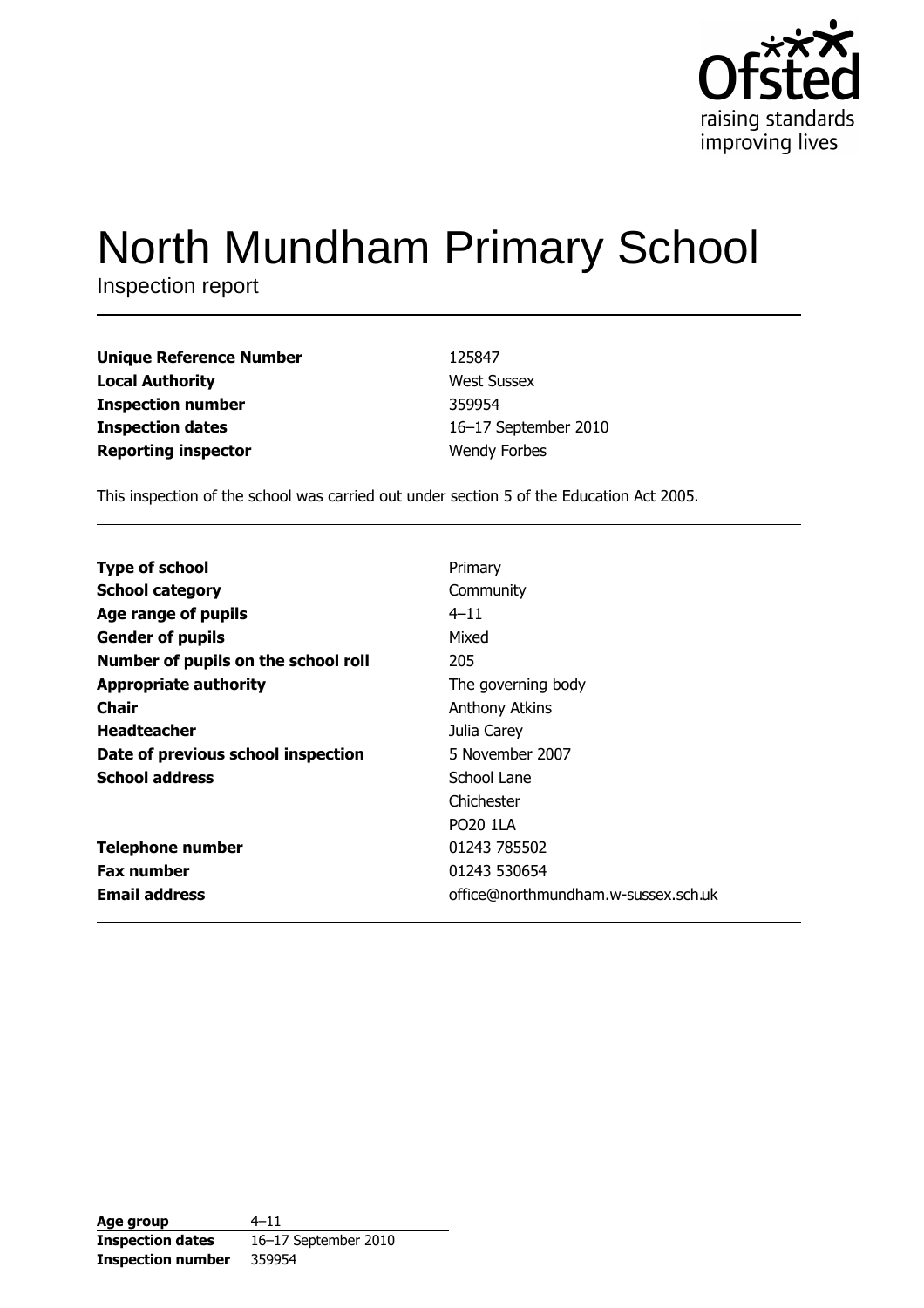The Office for Standards in Education, Children's Services and Skills (Ofsted) regulates and inspects to achieve excellence in the care of children and young people, and in education and skills for learners of all ages. It regulates and inspects childcare and children's social care, and inspects the Children and Family Court Advisory Support Service (Cafcass), schools, colleges, initial teacher training, work-based learning and skills training, adult and community learning, and education and training in prisons and other secure establishments. It assesses council children's services, and inspects services for looked after children, safeguarding and child protection.

Further copies of this report are obtainable from the school. Under the Education Act 2005, the school must provide a copy of this report free of charge to certain categories of people. A charge not exceeding the full cost of reproduction may be made for any other copies supplied.

If you would like a copy of this document in a different format, such as large print or Braille, please telephone 0300 1234 234, or email enquiries@ofsted.gov.uk.

You may copy all or parts of this document for non-commercial educational purposes, as long as you give details of the source and date of publication and do not alter the documentation in any way.

To receive regular email alerts about new publications, including survey reports and school inspection reports, please visit our website and go to 'Subscribe'.

Royal Exchange Buildings St Ann's Square Manchester **M2 7I A** T: 0300 1234 234 Textphone: 0161 618 8524 E: enquiries@ofsted.gov.uk W: www.ofsted.gov.uk © Crown copyright 2010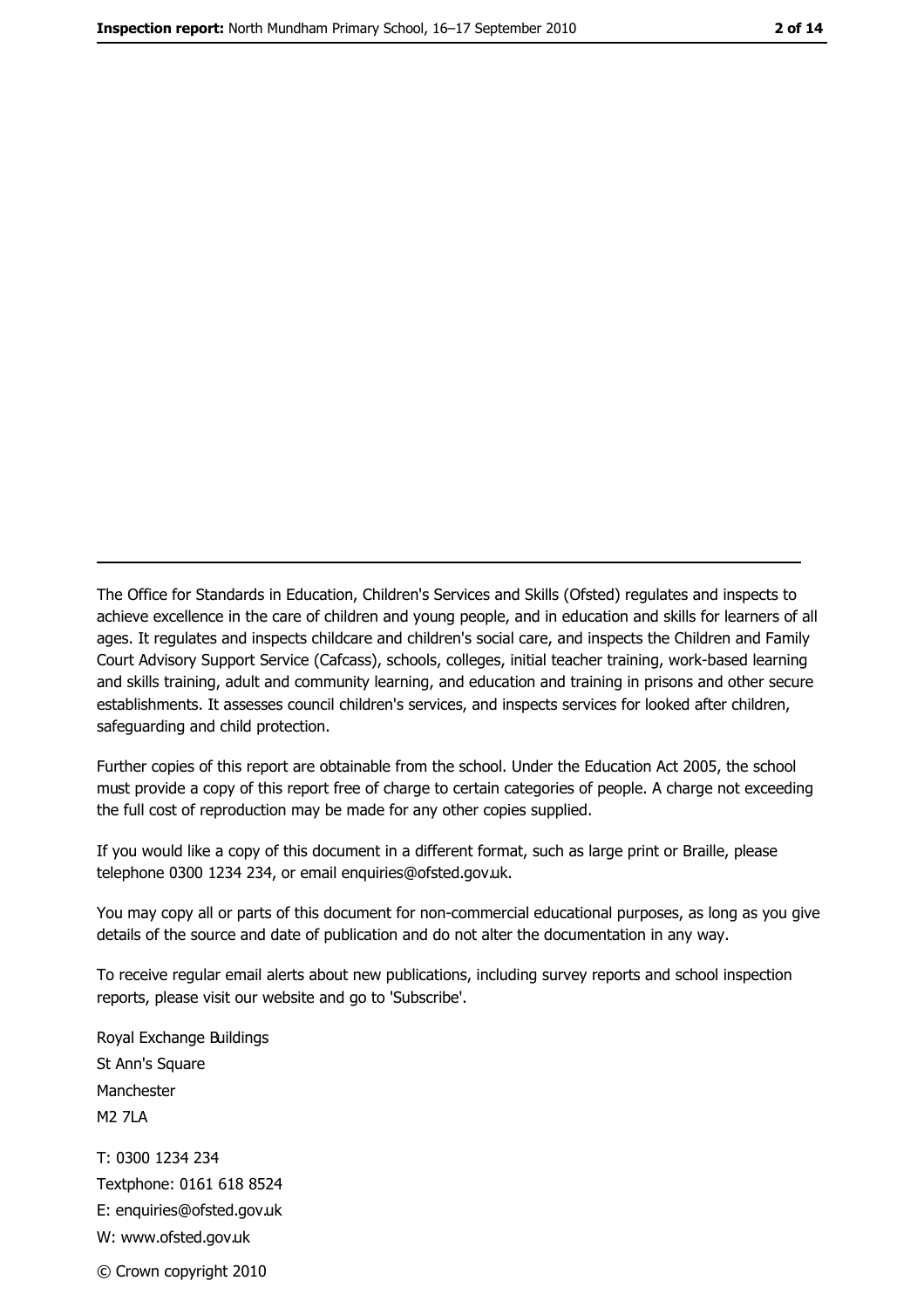# **Introduction**

This inspection was carried out by three additional inspectors. Inspectors observed 13 lessons and all teachers were observed teaching. Inspectors visited all classrooms to look at displays, behaviour and resources, and held meetings with governors, staff and a group of pupils. Inspectors observed the school's work and looked at a wide range of school documentation including teachers' planning, pupils' work, the school improvement and curriculum plans, monitoring and evaluation records and the reports of the School Improvement Partner. They analysed 89 questionnaires returned by parents and carers, together with those completed by 118 pupils and 16 staff.

The inspection team reviewed many aspects of the school's work. It looked in detail at the following.

- The achievement of pupils, particularly the more able, to ascertain whether  $\blacksquare$ teaching and the curriculum are challenging enough.
- The progress pupils make in reading, writing and mathematics, particularly in Year  $\blacksquare$ 3 and Year 4.
- The impact of assessment and pupil tracking systems in raising achievement,  $\blacksquare$ especially in writing.
- The effectiveness of leaders and managers since the previous inspection in driving  $\blacksquare$ forward improvements.

# **Information about the school**

This is an average-sized primary school organised in single-age group classes, including the Early Years Foundation Stage. Almost all pupils are from White British backgrounds. The current proportion of pupils with special educational needs and/or disabilities is broadly in line with the national average and includes pupils with specific learning as well as emotional and social needs. The proportion known to be eligible for free schools meals is well below average. The proportion of pupils from minority ethnic groups is also well below average and there are no pupils who speak English as an additional language. The school has received a number of awards including Artsmark Gold, Sportsmark, Activemark and Early Years Kitemark.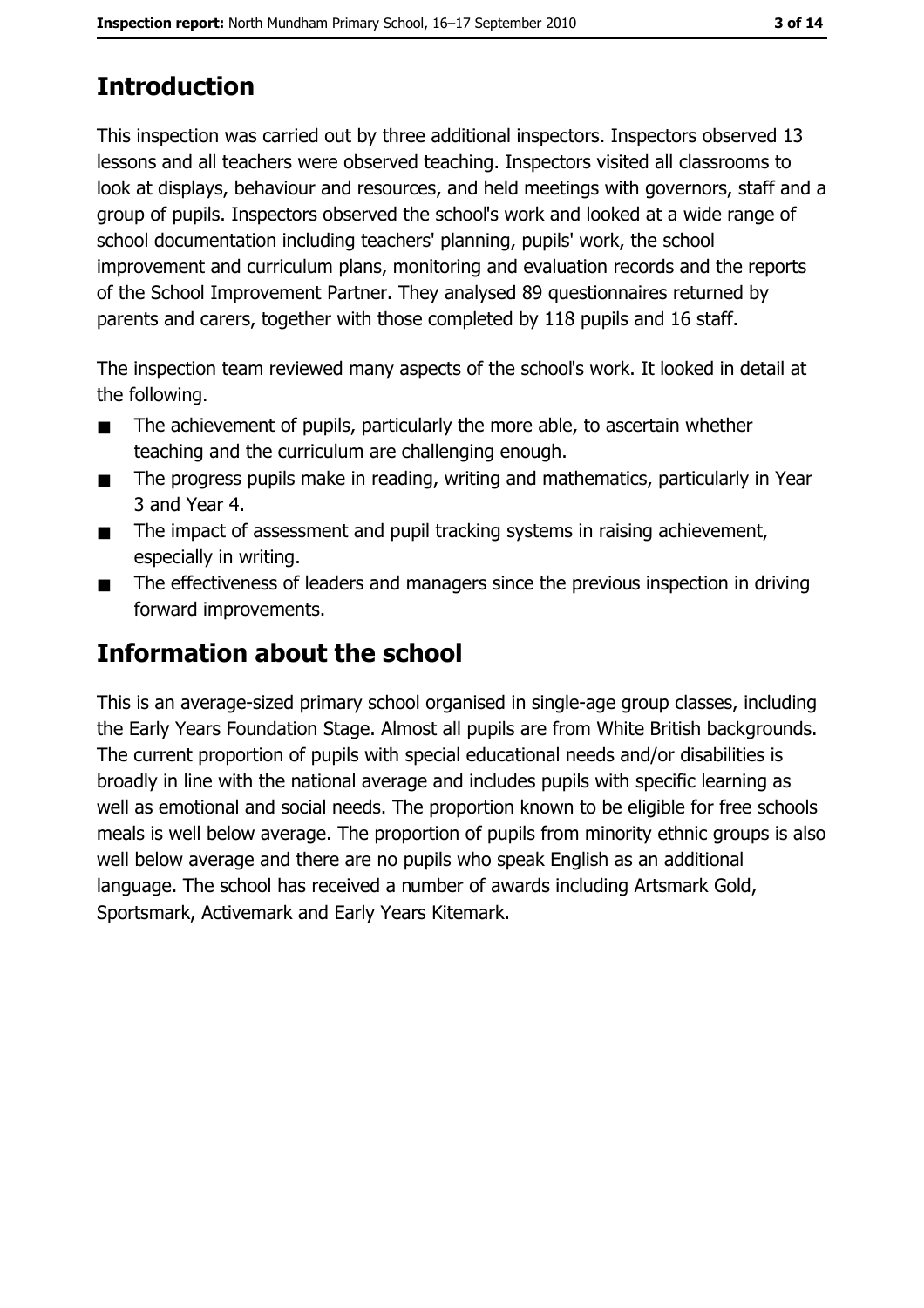# **Inspection judgements**

## Overall effectiveness: how good is the school?

#### The school's capacity for sustained improvement

## **Main findings**

This is a good school where parents and carers particularly value the outstanding level of care, guidance and support provided for their children. This is enhanced by the outstanding range of partnerships forged by the school. Questionnaires confirm parents and carers' positive views of the school. As one parent said, 'There is just such a family feel about the school... my child just loves coming to school each day.' At the heart of this happy school, which has improved significantly since the previous inspection, is the determination of the staff and governors, to provide the best possible education for its pupils.

Good teaching over time and a well-planned curriculum enhanced by a wide range of enrichment activities are significant factors in ensuring pupils make good progress throughout the school. By the time Year 6 pupils leave school, attainment is above average in English and mathematics, and high in reading and science. However, the attainment of more able pupils in writing is not as high as in reading and science. This is because teachers do not always put their good lesson planning into practice, to ensure that pupils of all ability groups are consistently challenged to do well in lessons.

The school provides excellent support for pupils with special educational needs and/or disabilities, with the result that they make good and sometimes outstanding progress. Teachers work closely with teaching assistants to provide high-quality individual support programmes as well as ensuring that these pupils play a full part in all lessons. Pupils' progress is tracked well by the school, ensuring that appropriate support is put in place for those who are identified as in danger of falling behind. Most pupils know their targets and the steps required to reach the next level as a result of effective marking and good quality oral feedback from staff. Pupils' good behaviour and productive relationships promote positive attitudes to learning, and support an excellent awareness of safety-related issues. Safeguarding procedures are exemplary. Good attendance and punctuality reflect pupils' desire to be at school. While pupils have a thorough understanding of their local community, their understanding of the ethnic diversity of other schools and communities in the United Kingdom and other parts of the world is underdeveloped.

Leadership and management have improved since the previous inspection. Subject leaders now take an active role in school improvement. School self-evaluation is generally accurate and, as a result, leaders set appropriately challenging targets. Information about progress towards targets is used well to monitor and improve outcomes and has been very effective in improving the rate of progress, most significantly in Years 3 and 4, and in raising attainment in English and mathematics. The governing body works in close partnership with the headteacher and other staff

| ↗ |
|---|
| 7 |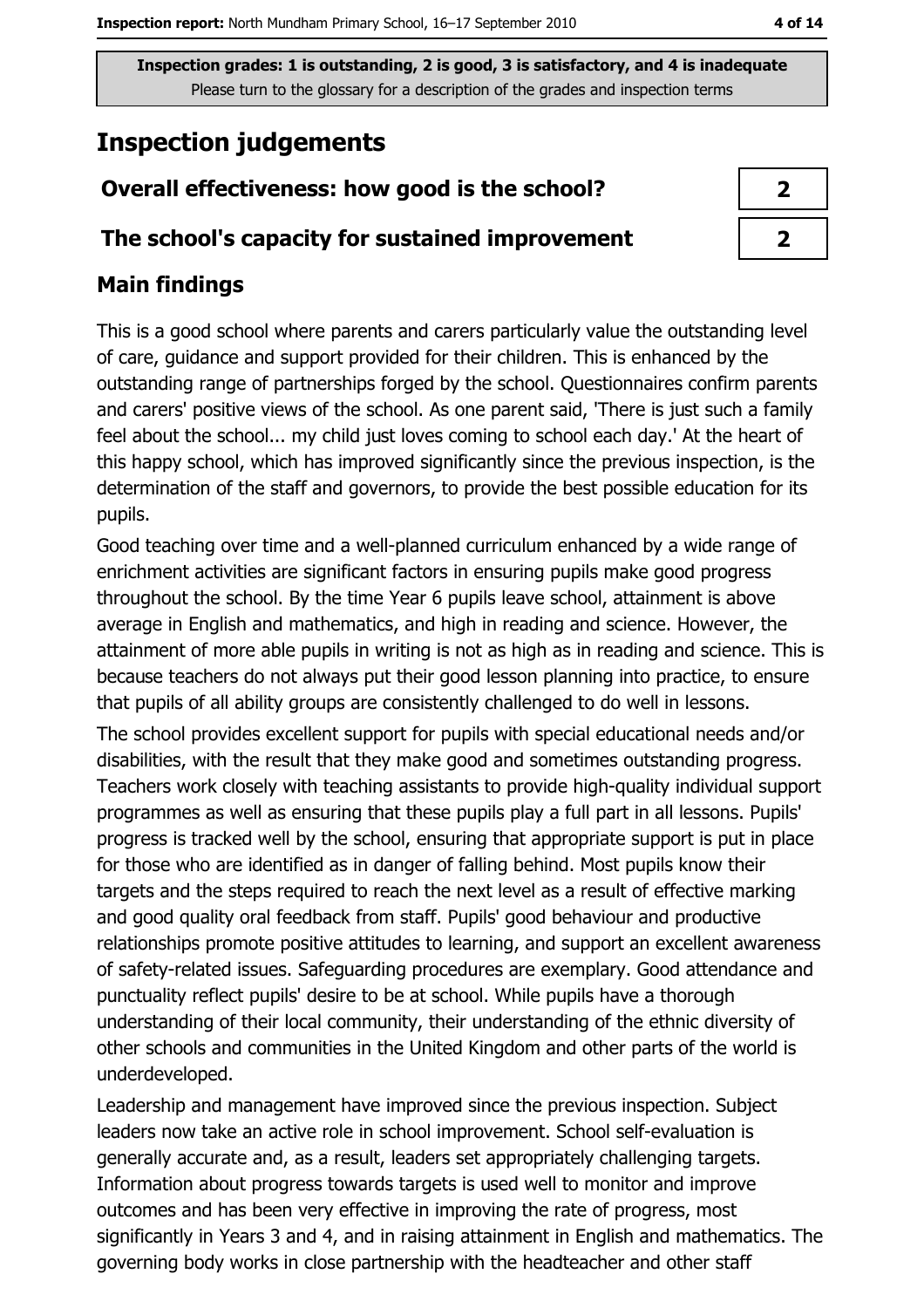providing an extremely good balance of support and challenge. This shared commitment and significant improvements since the previous inspection reflect the school's continuing good capacity for further improvement.

#### What does the school need to do to improve further?

- Raise attainment in writing by ensuring that teachers consistently provide all pupils,  $\blacksquare$ but particularly the more able, with tasks that are challenging and closely matched to their levels of ability.
- Raise pupils' awareness and understanding of the cultural diversity of the United  $\blacksquare$ Kingdom and the world through developing links with other schools and institutions that have greater ethnic diversity.

## **Outcomes for individuals and groups of pupils**

Lessons observed during the inspection showed that pupils continue to develop good learning habits and attitudes as they move through the school from Key Stage 1 to 2. Pupils value learning and are eager to do well. As one pupil remarked, 'There is always something fun to do and always someone to help you if you get stuck.' In most lessons, pupils listen attentively and participate well in discussions, as seen in a Year 4 mathematics lesson where pupils were required to double two-digit numbers and report the solutions. However, in a few English lessons, the pace and challenge, particularly for the most able, was not as good. Consequently, these pupils did not achieve as much as they could have done. However, the school's data and inspectors' observations of pupils' work showed that a number of initiatives are helping to accelerate progress for this group of pupils. Intensive personalised support provided by teaching assistants and learning mentors helps to ensure that pupils, especially those with special educational needs and/or disabilities, make equally good progress as their peers. Good outcomes in English and mathematics, pupils' very positive attitudes to learning and the good progress they make, all help to ensure that pupils are well prepared for their secondary education and later life.

Pupils make good contributions to their school and wider community, enjoying responsibilities as members of the school and local youth councils, playground leaders or class monitors. Good spiritual, moral, social and cultural development is seen in pupils' friendships and sensitive support for each other. Behaviour is good throughout the school, characterised by general helpfulness and good manners. Pupils say that bullying and poor behaviour are rare occurrences. They feel extremely safe in school and know that teachers will help and support them with any worries they may have.

Pupils have a good understanding of healthy lifestyles. Many say how much they enjoy the activities provided to help them keep and stay fit and they are very enthusiastic about the opportunities to grow their own vegetables in the Key Stage 1 vegetable garden.

 $\overline{2}$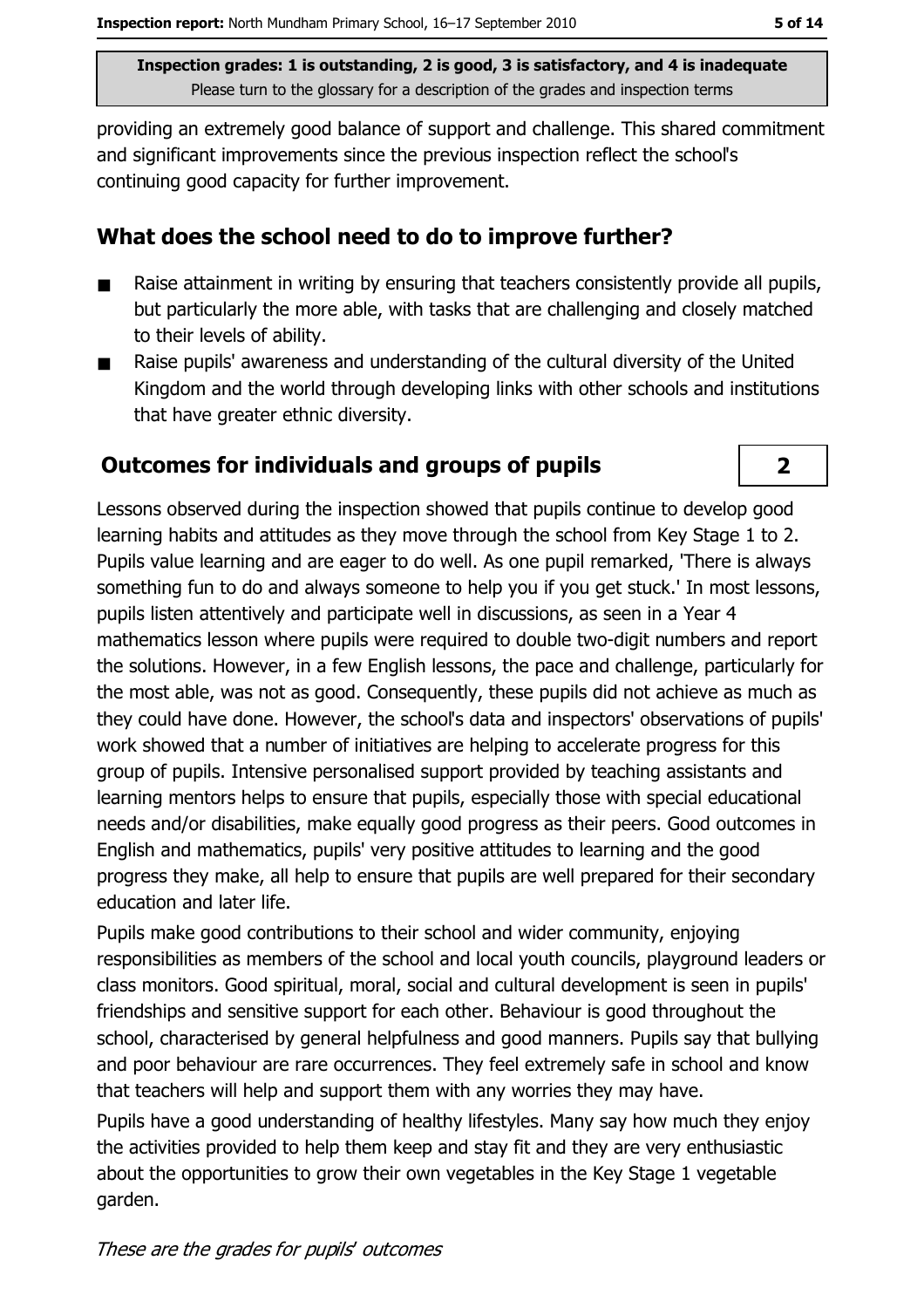| Pupils' achievement and the extent to which they enjoy their learning                                                     |                         |  |
|---------------------------------------------------------------------------------------------------------------------------|-------------------------|--|
| Taking into account:<br>Pupils' attainment <sup>1</sup>                                                                   | 2                       |  |
| The quality of pupils' learning and their progress                                                                        | $\mathcal{P}$           |  |
| The quality of learning for pupils with special educational needs and/or<br>disabilities and their progress               | 2                       |  |
| The extent to which pupils feel safe                                                                                      |                         |  |
| <b>Pupils' behaviour</b>                                                                                                  |                         |  |
| The extent to which pupils adopt healthy lifestyles                                                                       |                         |  |
| The extent to which pupils contribute to the school and wider community                                                   |                         |  |
| The extent to which pupils develop workplace and other skills that will<br>contribute to their future economic well-being | $\overline{\mathbf{2}}$ |  |
| Taking into account:<br>Pupils' attendance <sup>1</sup>                                                                   | $\mathcal{P}$           |  |
| The extent of pupils' spiritual, moral, social and cultural development                                                   |                         |  |

#### How effective is the provision?

Teachers' good subject knowledge and their understanding of pupils' needs ensure that they plan well for different ability groups, although not all teaching consistently challenges pupils in practice, particularly the most able in writing. As a result, the attainment of these pupils is not as high as it could be. Teachers are skilled in their use of information and communication technology, including the use of interactive whiteboards as a tool for introducing new skills and techniques.

Pastoral care is outstanding and pupils are known as individuals. Well-developed support systems within the school such as the work of the learning mentors and family support are complemented by an excellent range of partnerships with outside specialists to support the needs of vulnerable pupils, including those with special educational needs and/or disabilities. Pupils have individual learning targets for improvement and most, particularly the older ones, are involved in the assessment of their own learning. Pupils' work is marked carefully and pupils are provided with constructive feedback. Pupils say that this is helpful because it tells them how they can improve their work. Teachers use regular assessment effectively to identify any potential underachievement by individuals or groups, so that support can be put into place swiftly.

The good curriculum is enriched by well-planned cross-curricular links, specialist teaching in French, sport, art and music and an excellent range of enrichment activities. Pupils are very enthusiastic about opportunities provided to participate in the school's

 $1$  The arades for attainment and attendance are: 1 is high; 2 is above average; 3 is broadly average; and 4 is low.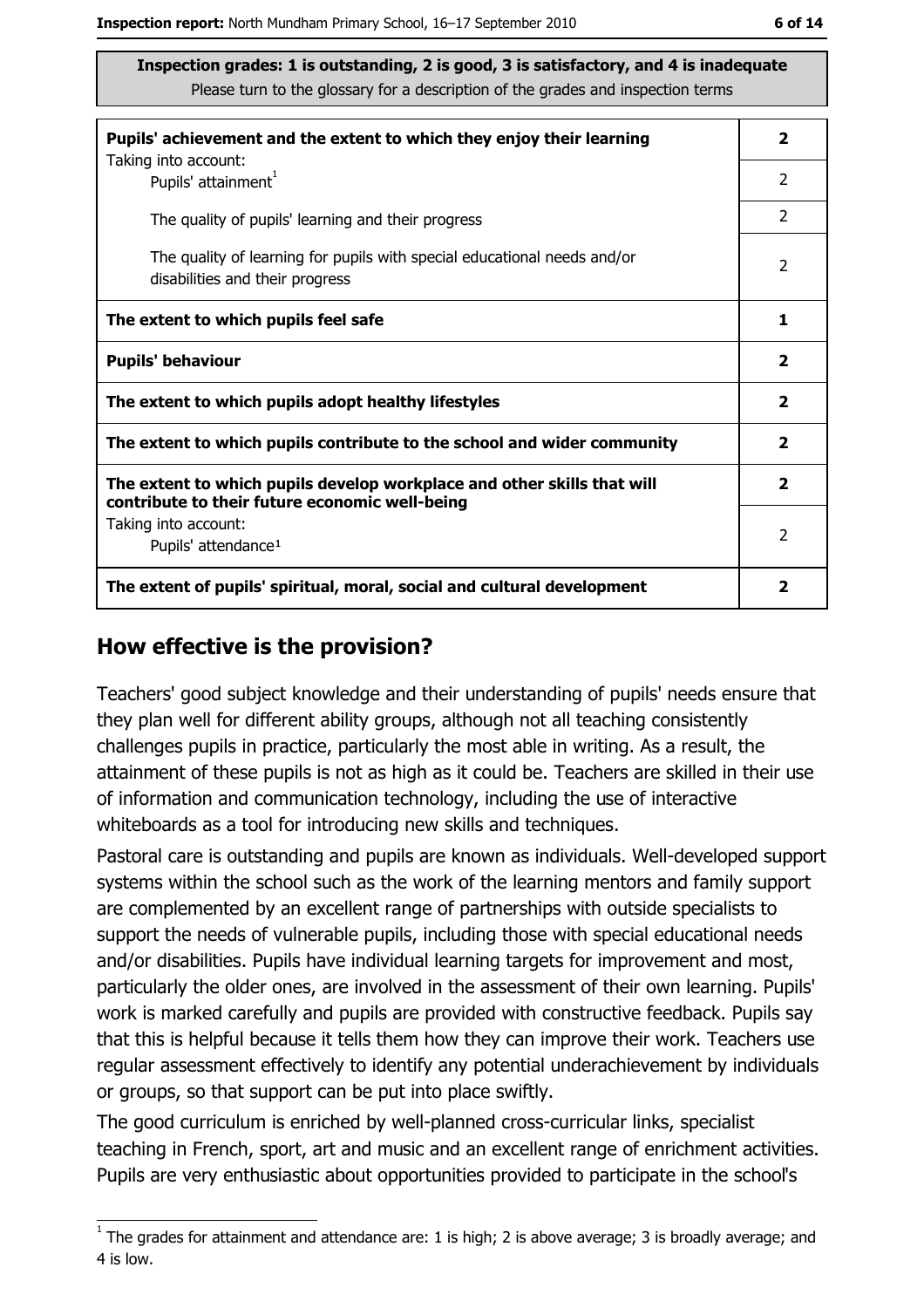Inspection report: North Mundham Primary School, 16-17 September 2010

Inspection grades: 1 is outstanding, 2 is good, 3 is satisfactory, and 4 is inadequate Please turn to the glossary for a description of the grades and inspection terms

special events such as Arts Week, curriculum theme days, and music and drama performances at school and in the local theatre. As one pupil said, 'The start of term was fantastic, we abandoned school uniform and came to school as a Roman... it was just like being in another world.' The school's good personal, social and health education programme is a strength of the curriculum that has a positive impact on the good outcomes for pupils, particularly the promotion of courtesy, good manners and respect.

These are the grades for the quality of provision

| The quality of teaching                                                                                    |  |
|------------------------------------------------------------------------------------------------------------|--|
| Taking into account:<br>The use of assessment to support learning                                          |  |
| The extent to which the curriculum meets pupils' needs, including, where<br>relevant, through partnerships |  |
| The effectiveness of care, guidance and support                                                            |  |

## How effective are leadership and management?

The headteacher's drive for improvement has been communicated well to all staff, who share her determination to move the school forward. A culture of shared responsibility permeates the school, which is united and effective in driving continuing improvement. Prudent financial management and astute targeting of resources have ensured that the school gives good value for money. Effective systems are in place to monitor and evaluate the work of the school and there is an effective plan for further development to which all contribute.

The school has made good progress towards identifying and establishing improvements, to ensure that all pupils have equal opportunity to do as well as they can. The governing body is hard working and very supportive of the school's work. They take their monitoring roles very seriously and provide constructive feedback following visits to the school. They challenge the school and are aware of areas of relative underperformance. The school has developed satisfactory provision for global and cultural development within its community cohesion policy and links with the local communities are well developed. At the time of the inspection, all safeguarding procedures were very robust, reflecting best practice; all are fully in place and are monitored regularly. Health and safety measures are exemplary, with rigorous risk assessments routinely being carried out for all areas of the school and all activities.

These are the grades for leadership and management

| The effectiveness of leadership and management in embedding ambition and<br>driving improvement |  |
|-------------------------------------------------------------------------------------------------|--|
| Taking into account:<br>The leadership and management of teaching and learning                  |  |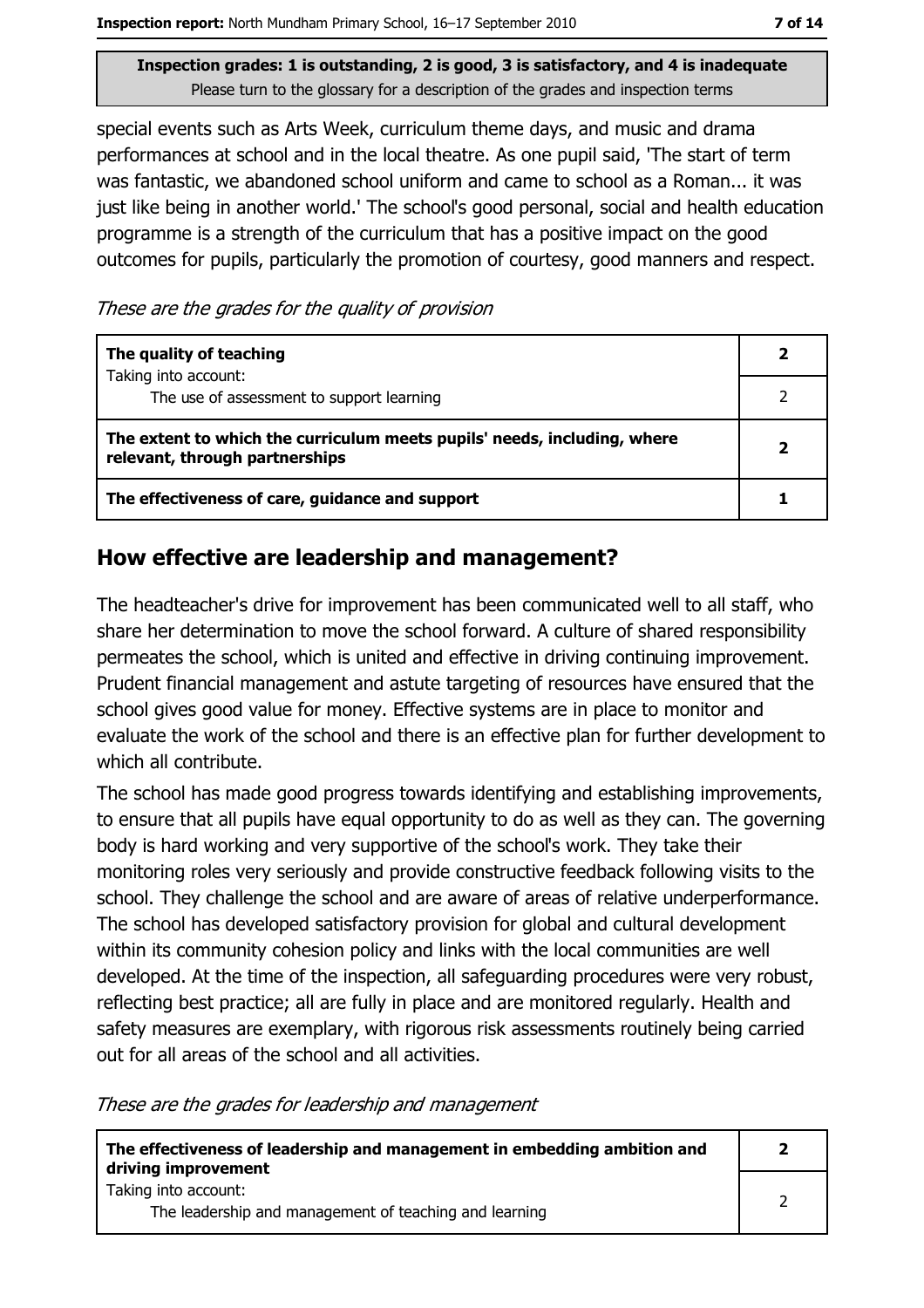| Inspection grades: I is outstanding, 2 is good, 5 is satisfactory, and 4 is inadequate<br>Please turn to the glossary for a description of the grades and inspection terms |                         |  |
|----------------------------------------------------------------------------------------------------------------------------------------------------------------------------|-------------------------|--|
| The effectiveness of the governing body in challenging and supporting the<br>school so that weaknesses are tackled decisively and statutory responsibilities<br>met        | 2                       |  |
| The effectiveness of the school's engagement with parents and carers                                                                                                       | $\overline{\mathbf{2}}$ |  |
| The effectiveness of partnerships in promoting learning and well-being                                                                                                     | 1                       |  |
| The effectiveness with which the school promotes equality of opportunity and<br>tackles discrimination                                                                     | 2                       |  |
| The effectiveness of safeguarding procedures                                                                                                                               | 1                       |  |
| The effectiveness with which the school promotes community cohesion                                                                                                        | 3                       |  |
| The effectiveness with which the school deploys resources to achieve<br>value for money                                                                                    | 2                       |  |

## **Early Years Foundation Stage**

Children generally start school with skills that are broadly as expected for their age, although relatively weaker in speech and language. As a result of good provision and excellent support, they settle quickly and happily into the day-to-day routines of school life. Good leadership and management and a strong partnership with parents and carers ensure that individual children's needs are quickly identified and appropriate support is provided to help children achieve their potential. Because of the welcoming and purposeful learning environment and outstanding support provided by staff, children are happy and confident learners and say they love coming to school. Happy, excited children could be seen in the role play area serving up 'breakfast' to a teaching assistant whose exceptional questioning helped stimulate children's interest into what foods they would need to eat to maintain a healthy lifestyle. A constant buzz of excitement generated as children explored and learned effectively through a good range of learning activities both indoors and outside. However, the free flow of these activities does not always provide children with sufficient opportunities to initiate their own learning as part of their regular routine in order to promote independence.

Teaching is good, especially with regards to letters, sounds and numbers. Because of this good teaching, enhanced by a good curriculum and effective organisation, by the time children enter Year 1, they have made good progress in all areas of learning except in writing, which remains a relative weakness. The school has appropriate plans to raise standards in writing, but these are too recent to have had any impact on outcomes. Day-to-day assessment of children's achievements is rigorous, with planning adapted to meet the needs of children as a result of excellent tracking and monitoring of progress.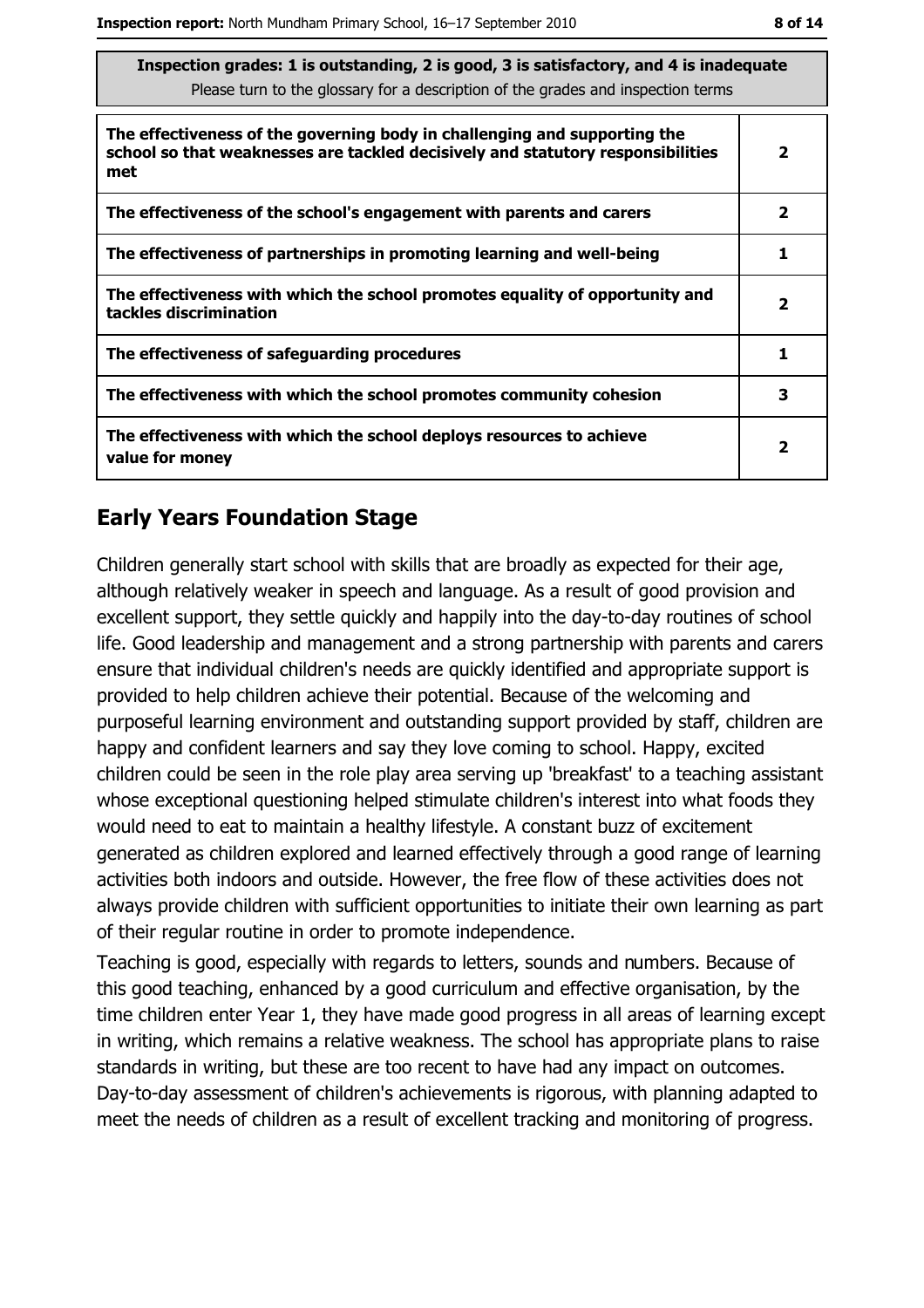| These are the grades for the Early Years Foundation Stage |  |  |  |
|-----------------------------------------------------------|--|--|--|
|-----------------------------------------------------------|--|--|--|

| <b>Overall effectiveness of the Early Years Foundation Stage</b><br>Taking into account:     | 2              |
|----------------------------------------------------------------------------------------------|----------------|
| Outcomes for children in the Early Years Foundation Stage                                    |                |
| The quality of provision in the Early Years Foundation Stage                                 |                |
| The effectiveness of leadership and management of the Early Years<br><b>Foundation Stage</b> | $\overline{2}$ |

#### **Views of parents and carers**

Teaching is good, especially with regards to letters, sounds and numbers. Because of this good teaching, enhanced by a good curriculum and effective organisation, by the time children enter Year 1, they have made good progress in all areas of learning except in writing, which remains a relative weakness. The school has appropriate plans to raise standards in writing, but these are too recent to have had any impact on outcomes. Day-to-day assessment of children's achievements is rigorous, with planning adapted to meet the needs of children as a result of excellent tracking and monitoring of progress. Most parents and carers who returned the questionnaires, or who spoke to inspectors, held very positive views about the school. Nearly all were happy with their children's experiences. Many commented favourably about how safe they felt their children were, and were pleased with how much the school had improved since the previous inspection particularly in the last year. Many parents and carers wrote positively about the school and its work. One typical example is: 'I think North Mundham is a wonderful school where my child has never been happier.' However, a small minority of parents and carers expressed concerns that the school did not always deal effectively with behaviour and a few felt that the school did not always provide their child with the level of support they needed. Inspectors judged that pupils' behaviour was good and that the school provided outstanding care, guidance and support for pupils, particularly those with special educational needs and/or disabilities. A very small number of parents and carers expressed individual concerns about aspects of the school, but there was no pattern or trend. Inspectors found no evidence to substantiate any individual concerns.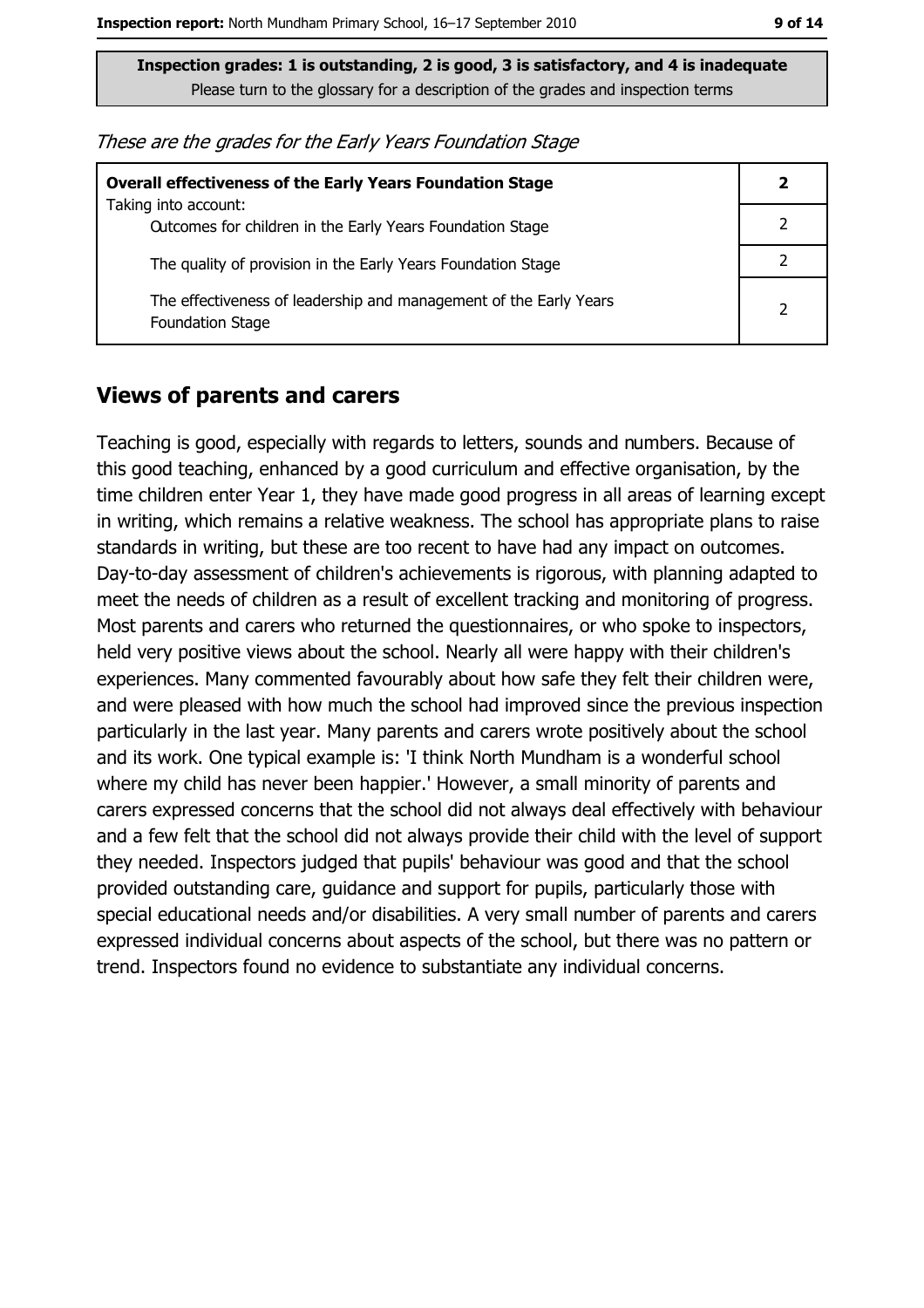#### Responses from parents and carers to Ofsted's questionnaire

Ofsted invited all the registered parents and carers of pupils registered at North Mundham Primary School complete a questionnaire about their views of the school.

In the questionnaire, parents and carers were asked to record how strongly they agreed with 13 statements about the school.

The inspection team received 89 completed questionnaires by the end of the on-site inspection. In total, there are 205 pupils registered at the school.

| <b>Statements</b>                                                                                                                                                                                                                                       | <b>Agree</b> | <b>Strongly</b> | <b>Agree</b> |               | <b>Disagree</b> |                | <b>Strongly</b><br>disagree |                |
|---------------------------------------------------------------------------------------------------------------------------------------------------------------------------------------------------------------------------------------------------------|--------------|-----------------|--------------|---------------|-----------------|----------------|-----------------------------|----------------|
|                                                                                                                                                                                                                                                         | <b>Total</b> | $\frac{1}{2}$   | <b>Total</b> | $\frac{0}{0}$ | <b>Total</b>    | $\frac{1}{2}$  | <b>Total</b>                | $\frac{1}{2}$  |
| My child enjoys school                                                                                                                                                                                                                                  | 59           | 66              | 27           | 30            | 1               | 1              | $\mathbf{1}$                | $\mathbf{1}$   |
| The school keeps my child<br>safe                                                                                                                                                                                                                       | 55           | 62              | 33           | 37            | $\mathbf 0$     | 0              | 1                           | $\mathbf{1}$   |
| The school informs me<br>about my child's progress                                                                                                                                                                                                      | 35           | 39              | 50           | 56            | $\overline{2}$  | $\overline{2}$ | 0                           | 0              |
| My child is making enough<br>progress at this school                                                                                                                                                                                                    | 30           | 34              | 49           | 55            | 3               | 3              | 1                           | $\mathbf{1}$   |
| The teaching is good at this<br>school                                                                                                                                                                                                                  | 45           | 51              | 38           | 43            | $\mathbf{1}$    | $\mathbf{1}$   | 0                           | 0              |
| The school helps me to<br>support my child's learning                                                                                                                                                                                                   | 44           | 49              | 33           | 37            | 7               | 8              | 0                           | $\mathbf 0$    |
| The school helps my child to<br>have a healthy lifestyle                                                                                                                                                                                                | 51           | 57              | 36           | 40            | $\mathbf 0$     | 0              | 0                           | $\mathbf 0$    |
| The school makes sure that<br>my child is well prepared for<br>the future (for example<br>changing year group,<br>changing school, and for<br>children who are finishing<br>school, entering further or<br>higher education, or<br>entering employment) | 39           | 44              | 39           | 44            | $\mathbf 0$     | 0              | $\mathbf 0$                 | $\mathbf 0$    |
| The school meets my child's<br>particular needs                                                                                                                                                                                                         | 39           | 44              | 39           | 44            | 3               | 3              | 1                           | $\mathbf{1}$   |
| The school deals effectively<br>with unacceptable behaviour                                                                                                                                                                                             | 20           | 22              | 47           | 53            | 8               | 9              | 4                           | 4              |
| The school takes account of<br>my suggestions and<br>concerns                                                                                                                                                                                           | 28           | 31              | 43           | 48            | 7               | 8              | $\mathbf{1}$                | $\mathbf{1}$   |
| The school is led and<br>managed effectively                                                                                                                                                                                                            | 36           | 40              | 38           | 43            | $\overline{7}$  | 8              | $\overline{4}$              | $\overline{4}$ |
| Overall, I am happy with my<br>child's experience at this<br>school                                                                                                                                                                                     | 53           | 60              | 30           | 34            | $\overline{2}$  | $\overline{2}$ | $\mathbf{1}$                | $\mathbf{1}$   |

The table above summarises the responses that parents and carers made to each statement. The percentages indicate the proportion of parents and carers giving that response out of the total number of completed questionnaires. Where one or more parents and carers chose not to answer a particular question, the percentages will not add up to 100%.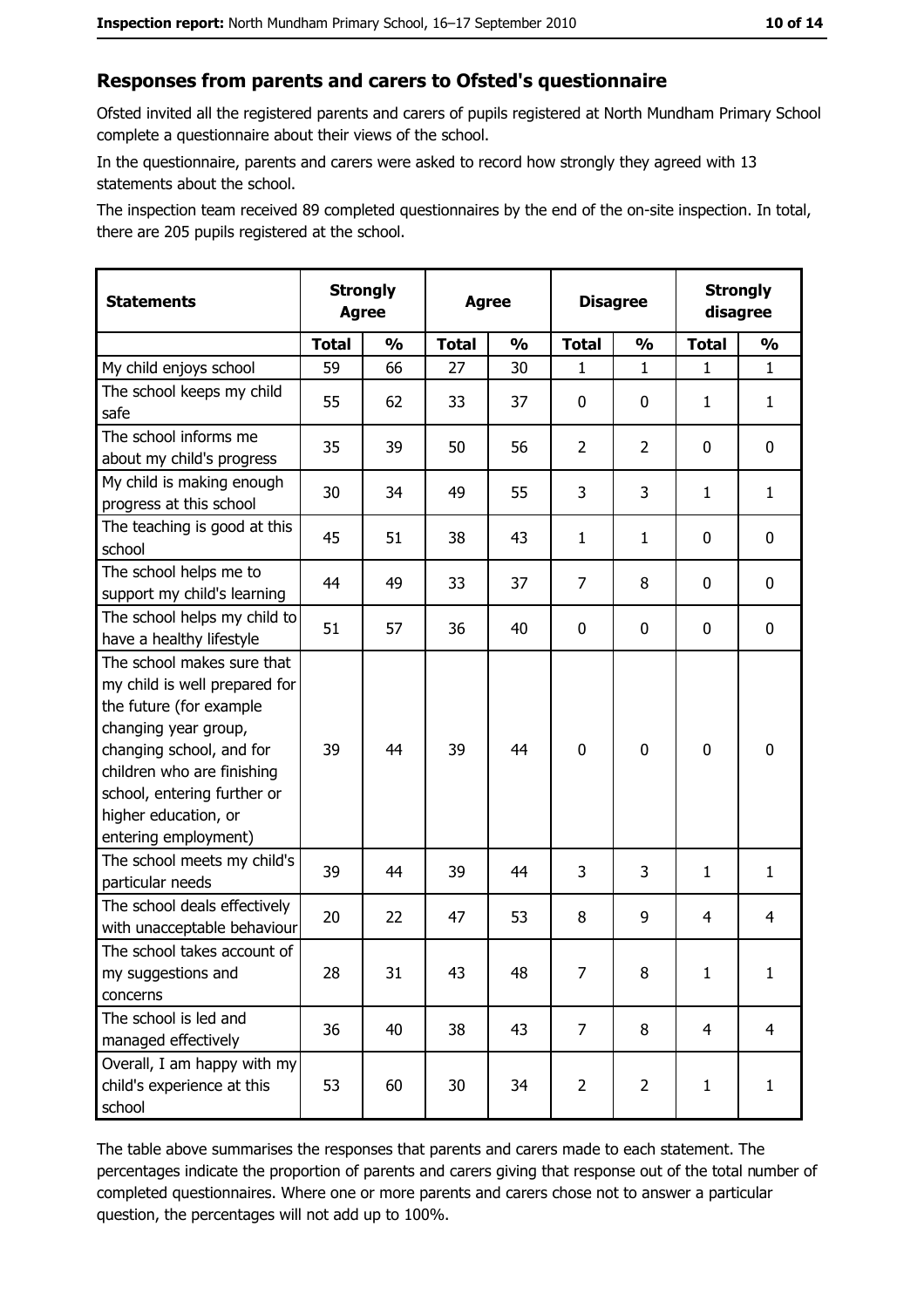# Glossary

| Grade   | <b>Judgement</b>   | <b>Description</b>                                                                                                                                                                                                               |
|---------|--------------------|----------------------------------------------------------------------------------------------------------------------------------------------------------------------------------------------------------------------------------|
| Grade 1 | <b>Outstanding</b> | These features are highly effective. An oustanding<br>school provides exceptionally well for its pupils' needs.                                                                                                                  |
| Grade 2 | Good               | These are very positive features of a school. A school<br>that is good is serving its pupils well.                                                                                                                               |
| Grade 3 | Satisfactory       | These features are of reasonable quality. A satisfactory<br>school is providing adequately for its pupils.                                                                                                                       |
| Grade 4 | Inadequate         | These features are not of an acceptable standard. An<br>inadequate school needs to make significant<br>improvement in order to meet the needs of its pupils.<br>Ofsted inspectors will make further visits until it<br>improves. |

## What inspection judgements mean

#### **Overall effectiveness of schools**

|                       | Overall effectiveness judgement (percentage of<br>schools) |      |                     |                   |
|-----------------------|------------------------------------------------------------|------|---------------------|-------------------|
| <b>Type of school</b> | <b>Outstanding</b>                                         | Good | <b>Satisfactory</b> | <b>Inadequate</b> |
| Nursery schools       | 58                                                         | 36   | 4                   | $\overline{2}$    |
| Primary schools       | 8                                                          | 43   | 40                  | 9                 |
| Secondary schools     | 10                                                         | 35   | 42                  | 13                |
| Sixth forms           | 13                                                         | 39   | 45                  | 3                 |
| Special schools       | 33                                                         | 42   | 20                  | 4                 |
| Pupil referral units  | 18                                                         | 40   | 29                  | 12                |
| All schools           | 11                                                         | 42   | 38                  | 9                 |

New school inspection arrangements were introduced on 1 September 2009. This means that inspectors now make some additional judgements that were not made previously.

The data in the table above are for the period 1 September 2009 to 31 March 2010 and are the most recently published data available (see www.ofsted.gov.uk). Please note that the sample of schools inspected during the autumn and spring terms 2009/10 was not representative of all schools nationally, as weaker schools are inspected more frequently than good or outstanding schools.

Percentages are rounded and do not always add exactly to 100. Secondary school figures include those that have sixth forms, and sixth form figures include only the data specifically for sixth form inspection judgements.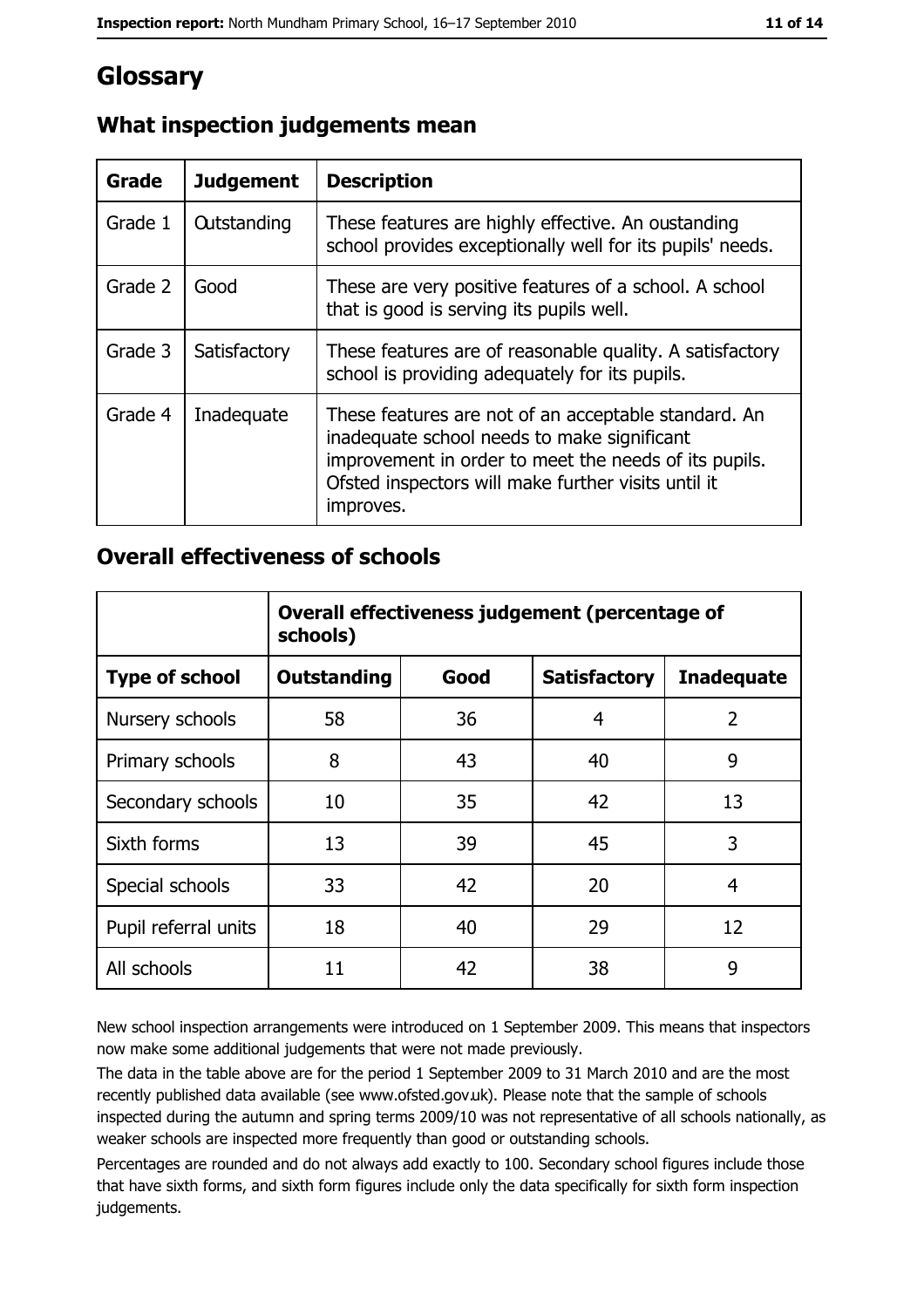# **Common terminology used by inspectors**

| Achievement:                  | the progress and success of a pupil in<br>their learning, development or training.                                                                                                                                                                                                                           |  |
|-------------------------------|--------------------------------------------------------------------------------------------------------------------------------------------------------------------------------------------------------------------------------------------------------------------------------------------------------------|--|
| Attainment:                   | the standard of the pupils' work shown by<br>test and examination results and in<br>lessons.                                                                                                                                                                                                                 |  |
| Capacity to improve:          | the proven ability of the school to<br>continue improving. Inspectors base this<br>judgement on what the school has<br>accomplished so far and on the quality of<br>its systems to maintain improvement.                                                                                                     |  |
| Leadership and management:    | the contribution of all the staff with<br>responsibilities, not just the headteacher,<br>to identifying priorities, directing and<br>motivating staff and running the school.                                                                                                                                |  |
| Learning:                     | how well pupils acquire knowledge,<br>develop their understanding, learn and<br>practise skills and are developing their<br>competence as learners.                                                                                                                                                          |  |
| <b>Overall effectiveness:</b> | inspectors form a judgement on a school's<br>overall effectiveness based on the findings<br>from their inspection of the school. The<br>following judgements, in particular,<br>influence what the overall effectiveness<br>judgement will be.                                                               |  |
|                               | The school's capacity for sustained<br>improvement.<br>Outcomes for individuals and groups<br>of pupils.<br>The quality of teaching.<br>The extent to which the curriculum<br>meets pupil's needs, including where<br>relevant, through partnerships.<br>The effectiveness of care, guidance<br>and support. |  |
| Progress:                     | the rate at which pupils are learning in<br>lessons and over longer periods of time. It<br>is often measured by comparing the<br>pupils' attainment at the end of a key<br>stage with their attainment when they<br>started.                                                                                 |  |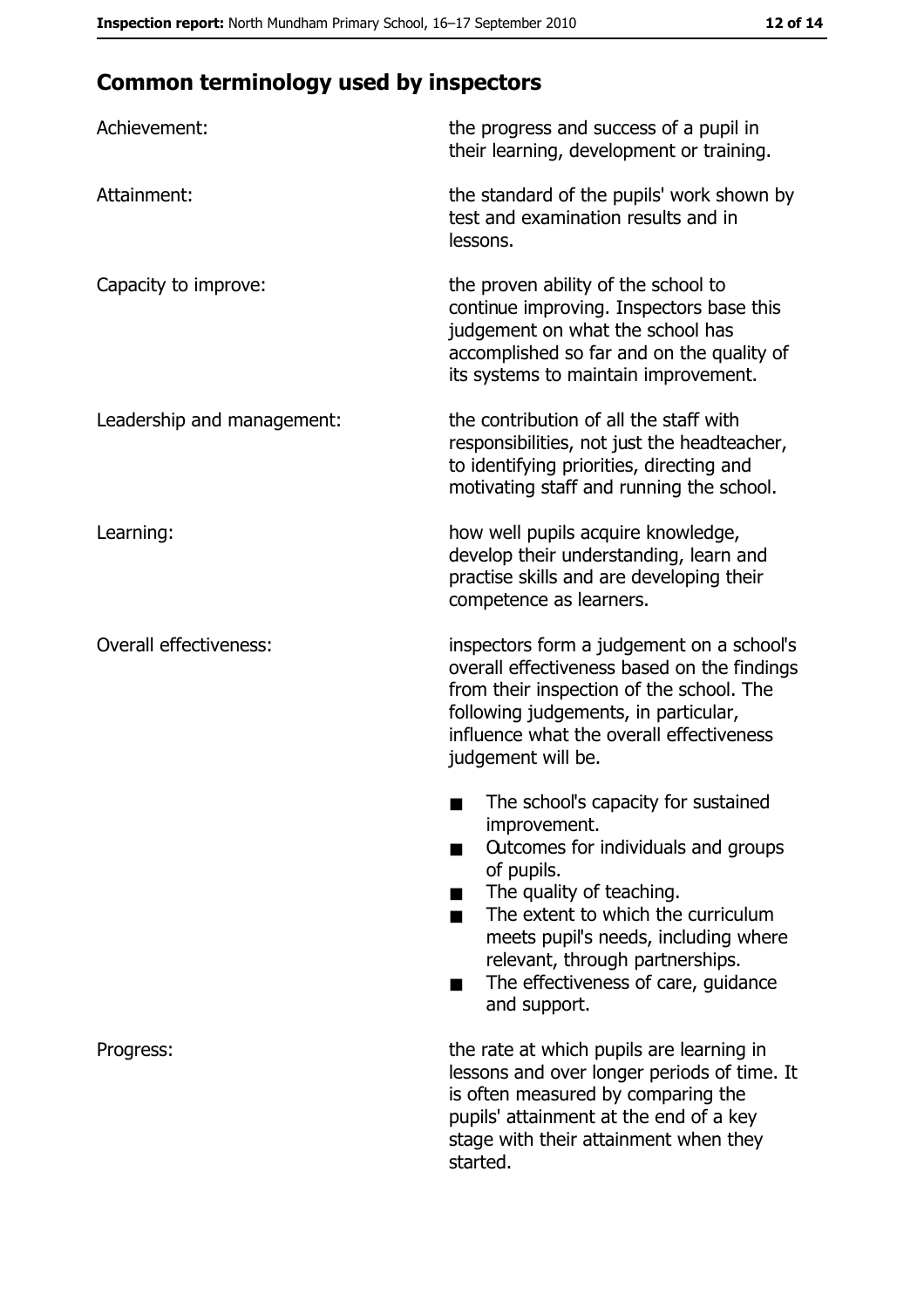This letter is provided for the school, parents and carers to share with their children. It describes Ofsted's main findings from the inspection of their school.



#### 20 September 2010

Dear Pupils,

#### Inspection of North Mundham Primary School, Chichester P029 1LA

Thank you for making us feel so welcome when we visited your school recently. We were delighted to meet so many of you, including a group of Key Stage 2 pupils. We were very impressed by your politeness and good behaviour and particularly delighted to see how enthusiastic you are at school. I am delighted to tell you that you go to a good school. These are some of the things that really stood out.

- Your behaviour is good, as is the positive way you all work so well together.
- You really enjoy your learning and the fun activities which your teachers plan for  $\blacksquare$ vou.
- The standards you reach in reading and science are high.  $\blacksquare$
- Your art work and music and drama performances are of high quality.  $\blacksquare$
- You really enjoy taking part in the extra clubs the school organises for you.  $\blacksquare$
- All your staff and governors are determined to give you the best education possible. While your school is good, there are some things that the school could do better.
- Find ways to make sure that those of you who sometimes find parts of lessons  $\blacksquare$ about writing a bit too easy are challenged to reach even higher standards.
- Help you to find out more about different lifestyles in Britain and in other countries.

We really enjoyed being in your school and hope that you will continue to work hard and enjoy everything your school offers.

Yours sincerely,

**Wendy Forbes** 

Lead inspector